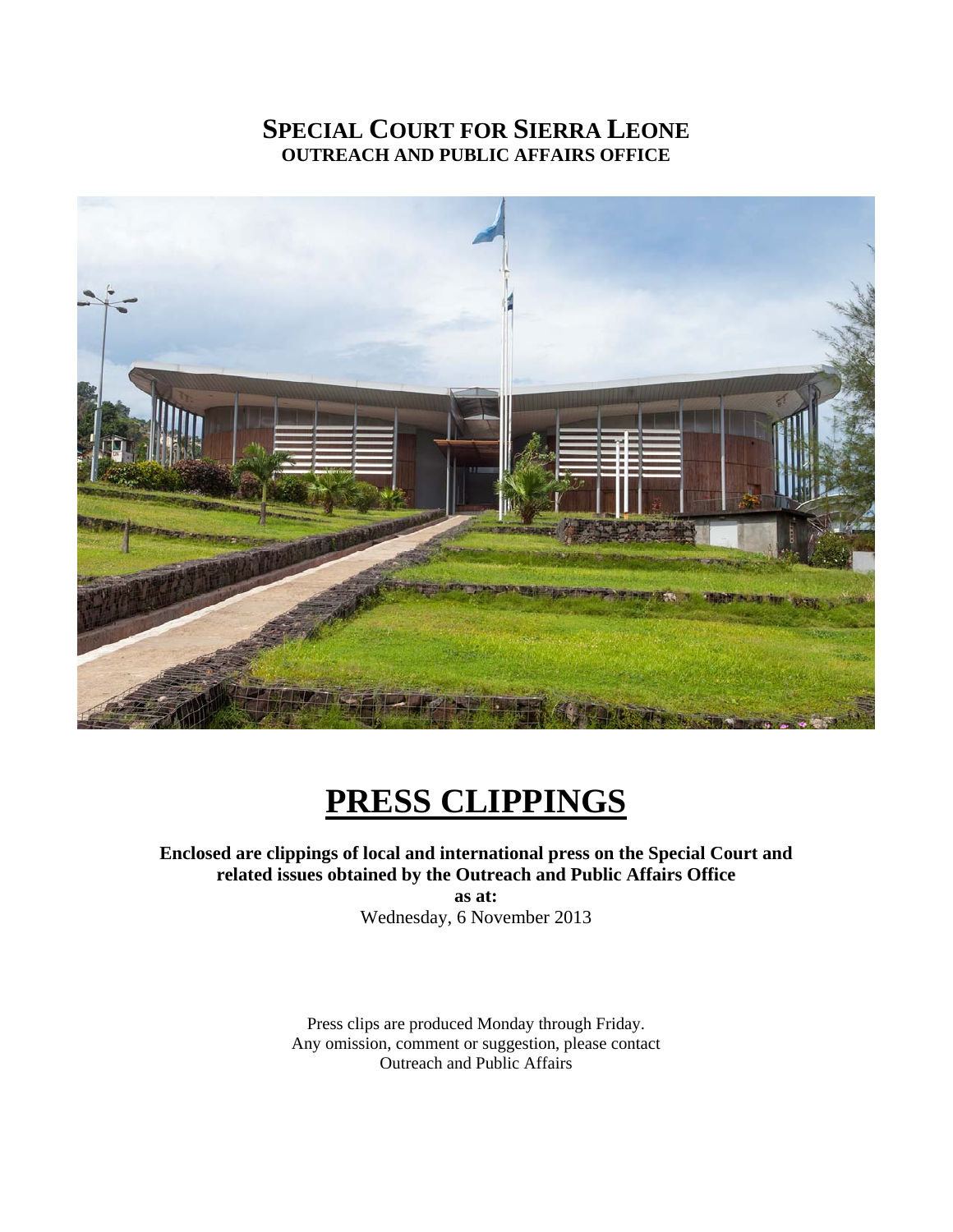| <b>Local News</b>                                                                                                                                 |                  |
|---------------------------------------------------------------------------------------------------------------------------------------------------|------------------|
| Reinforcing Judicial IndependenceA Message to the Chief Justice / Politico                                                                        | Page 3           |
| <b>International News</b>                                                                                                                         |                  |
| Swiss Firm Suspected of Complicity in DRC War Crimes / Hirondelle News Agency<br>Senegal: Case Against Habré Set to Continue / Human Rights Watch | Page 4<br>Page 5 |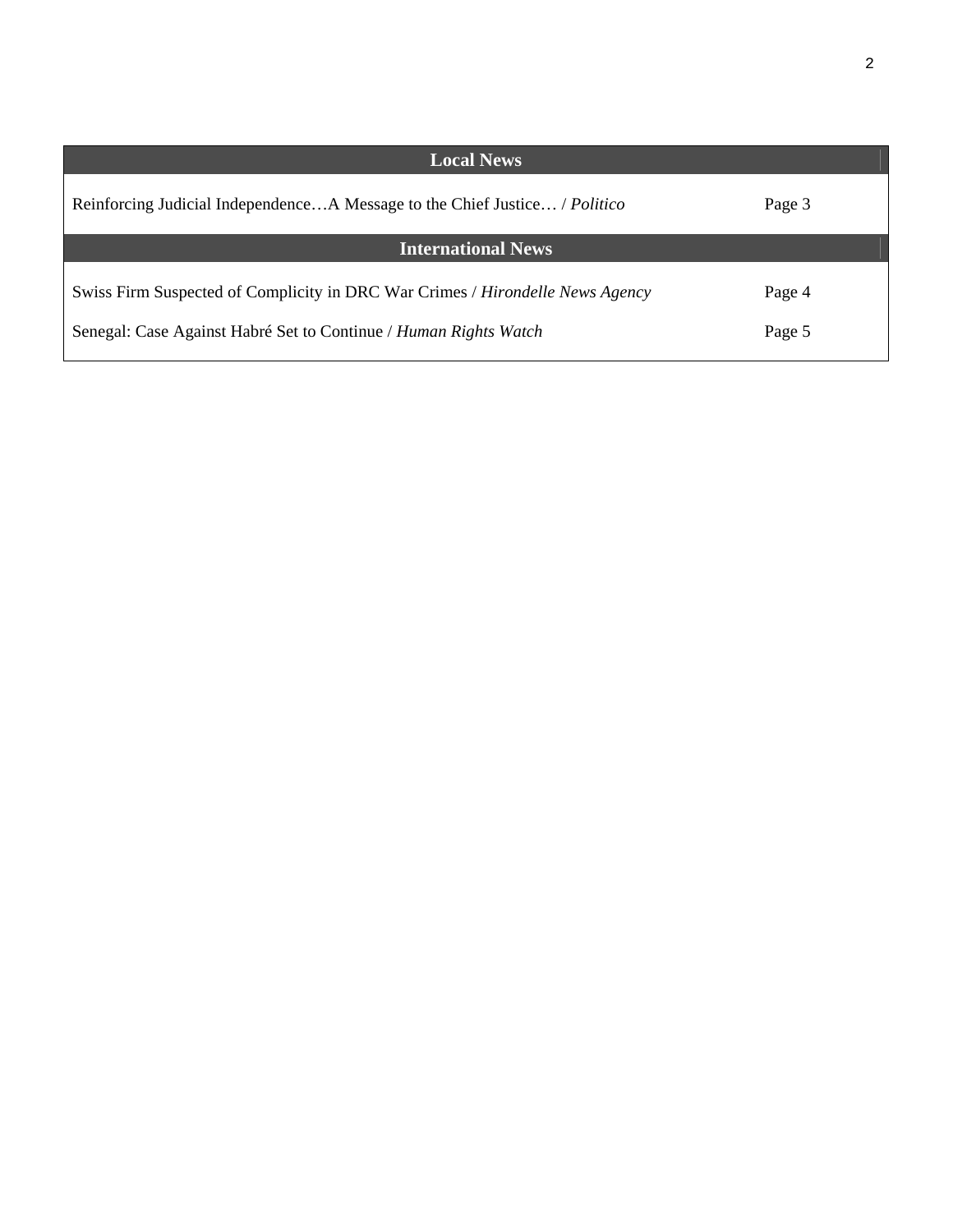Politico Wednesday, 6 November 2013 Opinion

# (PTTPST) VITTED Politico Newspaper Reinforcing Judicial Independence... **A message to the Chief lustice of Sierra L** mode of recruitment, promotions, and release on bail a sitting Member of

By Ibrahim Tommy s the Government and people of Sierra Leone continue to grapple with the country's development challenges, I want to make a point about how judicial independence can be enhanced by judicial accountability. The fact that the Sierra Leone judiciary faces huge challenges is obvious even to the most passive observer. These challenges need to be fixed, and it requires a sense of urgency and political will that currently do not seem to exist. Addressing these challenges would require scaling up funding to such an important arm of government, but more importantly, ensuring that its statutory independence is fully protected and respected. Judicial independence also requires that judges should not be subject to improper influence from the other branches of government or partisan interests. It also requires that an enabling environment is provided which ideally allows judges to decide cases and make rulings based on law and judicial discretion, regardless of whether decisions are politically unpopular or opposed by powerful interests.

At the moment, a good majority of Sierra Leoneans that I speak to do not believe that the judiciary is completely independent of undue private or partisan interests. This is regrettable, and does not bode well for Sierra Leone's medium and long term peace consolidation and development aspirations. While judges are expected to negotiate salaries or conditions of service, judicial justice is a nonnegotiable, priceless service. And those who are statutorily required to dispense it should be allowed to do so without man-made, binding constraints. Indeed, such constraints could unduly affect the course of justice. As Dato Param Cumaraswamy, Former UN Special Rapporteur on the independence of judges and lawyers said. "The worst form of injustice in any civilized society is injustice perpetrated through the judicial process".

Judicial independence, with all its innumerable benefits, ought to be tempered with some institutional checks to ensure that judicial officers are ultimately accountable to the public. Judicial accountability is broad in scope, and ranges from establishing a credible

security of tenure for judges to maintaining an effective case management system. Additionally, even though members of the bench are not required to provide an explanation to the public for the judgments or rulings they deliver, there needs to be an effective system that supervises particularly junior members of the bench. There are some institutional structures aimed at fostering judicial accountability in Sierra Leone, but enforcement is very weak.

The Centre for Accountability and Rule of Law (CARL) receives regular complaints from individuals who claim to have suffered a great deal of injustice in the criminal justice system, the Local Courts, among others. The complaints relate to delays in proceedings, blatant discriminatory

Parliament (MP) facing arson charges. It tells you there is urgent need for some measure of consistency. And, when a Magistrate orders the detention of a person facing criminal libel charges and the decision is overturned right away by those at the top for incomprehensible reasons, while at the same time allowing journalists (the latest being Jonathan Leigh) to be detained for similar charges, it certainly speaks volumes about the degree of mistrust that exists among the public insofar as the judiciary is concerned.

When a senior official in the judiciary tells a group of journalists that their colleagues should "go down" so that he will start writing good stories when "he comes out", it tells you that accused persons seem to be

when a Magistrate orders the detention... of a person facing criminal libel charges and the decision is overturned right away by those at the top for incomprehensible reasons, while at the same time allowing journalists...to be detained for similar charges, it certainly speaks volumes about the degree of mistrust that exists among the public insofar as the judiciary is concerned

conduct by Local Court officials, uneven application of discretion in the adjudication of bail applications by judges, including by imposing onerous bail conditions, and lack of public ccess to court documents.

Without providing details, each complaint CARL has received seems very serious, and in many ways contributes to the negative public reption of the judiciary. The judiciary, particularly the Honourable Chief Justice, has a huge task of ensuring some concrete steps are taken to help reverse the negative public perception of the judiciary. In particular, there is need for a more effective supervision of Magistrates and Judges with respect of a sacked police officer facing manslaughter charges, while at the same time refusing (three consecutive times) to

pre-judged even by people who hold responsible positions well before trial actually commences. There are instances of Magistrates/Judges imposing exceptionally onerous bail conditions which deprived accused persons their right to bail. CARL has been reliably informed that the passport of Dr. Abass Bundu (a senior member of the opposition SLPP) was seized nearly two years ago, thus preventing him from travelling abroad. .<br>Meanwhile, the prosecution has not presented a single witness in his case. Meanwhile, the prosecution has not presented a single witness, and the court has still not discharged the matter. This is not helpful for our justice and rule of law credentials

Our judicial officers require a more effective supervision. Whoever is reviewing bail conditions or fines

should be sure that the rights of all accused are respected. How much guidance are the young members of the bench receiving? How do even senior members of the bench resist attempts by politicians and private persons to unduly influence their  $decisions?$ 

This leads me to another significant pillar of judicial accountability training for members of the bench. The judiciary is one of the least funded government departments in Siêrra Leone. In 2013, it received less than 1% of the annual national budget. The security sector alone received about 16% of the budget for the same year. This obviously makes mockery of the conventional wisdom that security and justice are interrelated. Limited funding to the judiciary undermines access to justice and hampers the ability of the judiciary to sponsor training sessions for member of the bench. While judicial independence is a critical pillar of democracy, the courts have a responsibility to protect it by discharging their functions with the highest degree of professionalism and knowledge. One of the ways to ensure this is to expose them to regular training sessions. The leadership of the judiciary needs to make training for judicial officers a priority going forward. There is also need to contin working on improving the salaries, terms and conditions of service of members of the bench.

Judicial accountability and independence reinforce each other in the sense that if the statutorily guaranteed independence of the judiciary is not handled responsibly, it could prompt appeals from the public for such wide latitude of independence and discretion to be subjected to external checks or control And that could be dangerous. The judiciary can and must fix its own problems, and the Chief Justice can rely on the good will of many Sierra Leoneans to give her the required support. We can't afford to continue ignoring these monumental problems This is the time to do it!

**Ibrahim Tommy is the Executive** Director of the Centre for Accountability and Rule of Law (CARL). The article is culled from THE MONITOR, a monthly newsletter published by CARL.

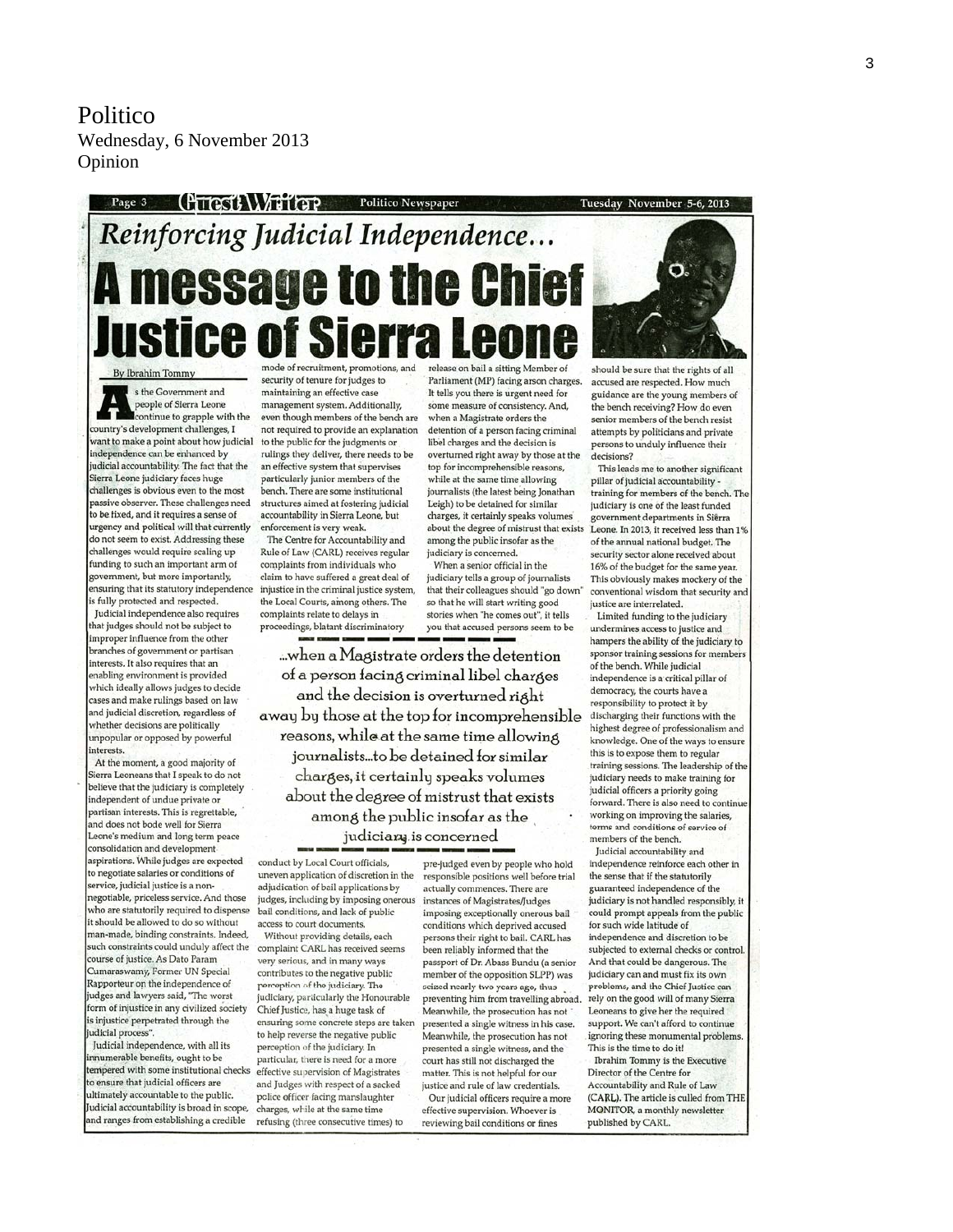### Hirondelle News Agency

Tuesday, 5 November 2013

#### **Swiss Firm Suspected of Complicity in DRC War Crimes**

Arusha — Swiss federal authorities have launched an investigation into Swiss company Argor-Heraeus for suspected complicity in war crimes, in connection with the laundering of three tons of gold pillaged in the Democratic Republic of Congo (DRC) in 2004, Swiss newspaper Tribune de Genève reported Tuesday.

This comes after Swiss NGO Track Impunity Always (TRIAL) filed a complaint against the company to the Swiss authorities. "We have examined this complaint and we have decided to open a criminal investigation into the company for suspected money laundering linked to a war crime and complicity in a war crime," the newspaper quotes a federal government spokesperson as saying. Argor-Heraeus has denied the allegations.

TRIAL's complaint is based notably on 2004-2005 investigations into the DRC-sourced gold supply chain by a UN Group of Experts, under a mandate to monitor the arms embargo on the country. All the African businesses and businessmen implicated were severely sanctioned by the UN Security Council, while Western businesses and businessmen were not, despite the Experts' recommendations, TRIAL notes. According to TRIAL, the FNI armed group in northern DRC continued to exploit a gold concession it seized to finance its operations and buy arms, despite the UN arms embargo.

A large part of this gold was sold to intermediaries who in turn sold it to precious metals refiner Argor-Heraeus. "Argor-Heraeus SA could not have been unaware of the criminal origin of the gold," says TRIAL. The company has strongly rejected the allegations, saying the 2005 UN investigation cleared its name and concluded it was not implicated either directly or indirectly in this affair.

Acts of pillage committed during armed conflict may constitute war crimes. Ordering or encouraging such pillage in any way is also a crime under international criminal law. Thus pillage was one of the war crimes for which the **Special Court for Sierra Leone (SCSL)** this year convicted former Liberian president Charles Taylor and sentenced him to 50 years in jail. Taylor was found guilty of aiding and abetting rebels in Sierra Leone, who pillaged natural resources, among their numerous other crimes. ER/ JC